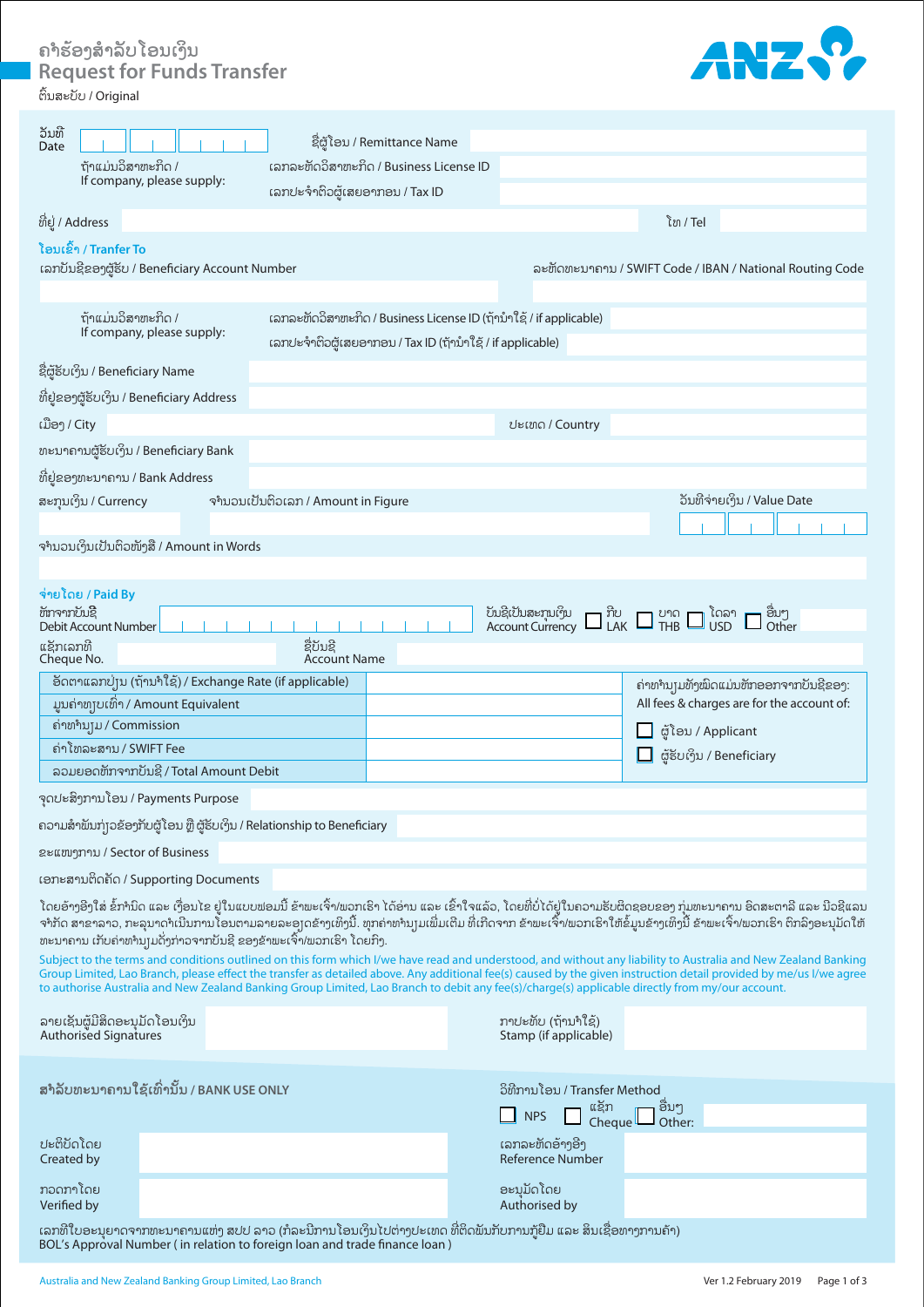ຄຳຮອງສຳລັບ ໂອນເງິນ (ສືບຕໍ່)<br>-**Request for Funds Transfer (cont.)** ສໍາເນົາສໍາລັບລູກຄ້ າ / CUSTOMER COPY



| ້ວັນທີ<br>Date                                                                                                                                                                                                                                                                                                                                                                                                                                                                         | ຊື່ຜູ້ໂອນ / Remittance Name                                         |                                             |                                               |  |
|----------------------------------------------------------------------------------------------------------------------------------------------------------------------------------------------------------------------------------------------------------------------------------------------------------------------------------------------------------------------------------------------------------------------------------------------------------------------------------------|---------------------------------------------------------------------|---------------------------------------------|-----------------------------------------------|--|
| ถ้าแม่บอิสาขาะทิด /                                                                                                                                                                                                                                                                                                                                                                                                                                                                    | ເລກລະຫັດວິສາຫະກິດ / Business License ID                             |                                             |                                               |  |
| If company, please supply:                                                                                                                                                                                                                                                                                                                                                                                                                                                             | ເລກປະຈຳຕິວຜູ້ເສຍອາກອນ / Tax ID                                      |                                             |                                               |  |
| ທີ່ຢູ່ / Address                                                                                                                                                                                                                                                                                                                                                                                                                                                                       |                                                                     |                                             | ิโซ / Tel                                     |  |
| ໂອນເຂົ້າ / Tranfer To                                                                                                                                                                                                                                                                                                                                                                                                                                                                  |                                                                     |                                             |                                               |  |
| ເລກບັນຊີຂອງຜູ້ຮັບ / Beneficiary Account Number<br>ละขัดขาะบาลาบ / SWIFT Code / IBAN / National Routing Code                                                                                                                                                                                                                                                                                                                                                                            |                                                                     |                                             |                                               |  |
|                                                                                                                                                                                                                                                                                                                                                                                                                                                                                        |                                                                     |                                             |                                               |  |
| ຖ້າແມ່ນວິສາຫະກິດ /                                                                                                                                                                                                                                                                                                                                                                                                                                                                     | ເລກລະຫັດວິສາຫະກິດ / Business License ID (ຖ້ານໍາໃຊ້ / if applicable) |                                             |                                               |  |
| If company, please supply:                                                                                                                                                                                                                                                                                                                                                                                                                                                             | ເລກປະຈຳຕິວຜູ້ເສຍອາກອນ / Tax ID (ຖ້ານຳໃຊ້ / if applicable)           |                                             |                                               |  |
| ຊື່ຜູ້ຮັບເງິນ / Beneficiary Name                                                                                                                                                                                                                                                                                                                                                                                                                                                       |                                                                     |                                             |                                               |  |
| ທີ່ຢູ່ຂອງຜູ້ຮັບເງິນ / Beneficiary Address                                                                                                                                                                                                                                                                                                                                                                                                                                              |                                                                     |                                             |                                               |  |
| ເມືອງ / City                                                                                                                                                                                                                                                                                                                                                                                                                                                                           |                                                                     | ປະເທດ / Country                             |                                               |  |
| ທະນາຄານຜູ້ຮັບເງິນ / Beneficiary Bank                                                                                                                                                                                                                                                                                                                                                                                                                                                   |                                                                     |                                             |                                               |  |
| ທີ່ຢູ່ຂອງທະນາຄານ / Bank Address                                                                                                                                                                                                                                                                                                                                                                                                                                                        |                                                                     |                                             |                                               |  |
| ສະກຸນເງິນ / Currency                                                                                                                                                                                                                                                                                                                                                                                                                                                                   | ຈຳນວນເປັນຕິວເລກ / Amount in Figure                                  |                                             | ວັນທີຈ່າຍເງິນ / Value Date                    |  |
|                                                                                                                                                                                                                                                                                                                                                                                                                                                                                        |                                                                     |                                             |                                               |  |
| ຈຳນວນເງິນເປັນຕິວໜັງສື / Amount in Words                                                                                                                                                                                                                                                                                                                                                                                                                                                |                                                                     |                                             |                                               |  |
|                                                                                                                                                                                                                                                                                                                                                                                                                                                                                        |                                                                     |                                             |                                               |  |
| จ่ายโดย / Paid By<br>ข้ทาจากบับຊີ                                                                                                                                                                                                                                                                                                                                                                                                                                                      |                                                                     |                                             |                                               |  |
| ັບນຊີເປັນສະກຸນເງິນ $\Box$ ກີບ $\Box$ ປາດ $\Box$ ໂດລາ $\Box$ ອື່ນໆ<br>Account Currency $\Box$ LAK $\Box$ THB $\Box$ USD $\Box$ Other<br>Debit Account Number                                                                                                                                                                                                                                                                                                                            |                                                                     |                                             |                                               |  |
| ຊື່ບັນຊີ<br>ແຊັກເລກທີ<br>Account Name<br>Cheque No.                                                                                                                                                                                                                                                                                                                                                                                                                                    |                                                                     |                                             |                                               |  |
| ອັດຕາແລກປ່ຽນ (ຖ້ານາໃຊ້) / Exchange Rate (if applicable)<br>ຄ່າທຳນຸງມທັງໝົດແມ່ນຫັກອອກຈາກບັນຊີຂອງ:                                                                                                                                                                                                                                                                                                                                                                                       |                                                                     |                                             |                                               |  |
| ມູນຄ່າທຸງບເທົ່າ / Amount Equivalent                                                                                                                                                                                                                                                                                                                                                                                                                                                    |                                                                     |                                             | All fees & charges are for the account of:    |  |
| ถ่าขางบุบ / Commission                                                                                                                                                                                                                                                                                                                                                                                                                                                                 |                                                                     |                                             | ຜູ້ໂອນ / Applicant                            |  |
| ຄ່າໂທລະສານ / SWIFT Fee                                                                                                                                                                                                                                                                                                                                                                                                                                                                 |                                                                     |                                             | ຜູ້ຮັບເງິນ / Beneficiary                      |  |
| ລວມຍອດຫັກຈາກບັນຊີ / Total Amount Debit                                                                                                                                                                                                                                                                                                                                                                                                                                                 |                                                                     |                                             |                                               |  |
| ຈຸດປະສິງການໂອນ / Payments Purpose                                                                                                                                                                                                                                                                                                                                                                                                                                                      |                                                                     |                                             |                                               |  |
| ຄວາມສຳພັນກ່ຽວຂ້ອງກັບຜູ້ໂອນ ຫຼື ຜູ້ຮັບເງິນ / Relationship to Beneficiary                                                                                                                                                                                                                                                                                                                                                                                                                |                                                                     |                                             |                                               |  |
| ຂະແໜງການ / Sector of Business                                                                                                                                                                                                                                                                                                                                                                                                                                                          |                                                                     |                                             |                                               |  |
| ເອກະສານຕິດຄັດ / Supporting Documents                                                                                                                                                                                                                                                                                                                                                                                                                                                   |                                                                     |                                             |                                               |  |
| ໂດຍອ້າງອີງໃສ່ ຂໍ້ກຳນິດ ແລະ ເງື່ອນໄຂ ຢູໃນແບບຟອມນີ້ ຂ້າພະເຈົ້າ/ພວກເຮົາ ໄດ້ອ່ານ ແລະ ເຂົ້າໃຈແລ້ວ, ໂດຍທີ່ບໍ່ໄດ້ຢູໃນຄວາມຮັບຜິດຊອບຂອງ ກຸ່ມທະນາຄານ ອິດສະຕາລີ ແລະ ນີວຊີແລນ<br>ຈາກັດ ສາຂາລາວ, ກະລຸນາດາເນີນການໂອນຕາມລາຍລະອຸງດຂ້າງເທິງນີ້. ທຸກຄ່າທານງມເພີ່ມເຕີມ ທີ່ເກີດຈາກ ຂ້າພະເຈົ້າ/ພວກເຮົາໃຫ້ຂໍ້ມູນຂ້າງເທິງນີ້ ຂ້າພະເຈົ້າ/ພວກເຮົາ ຕິກລິງອະນຸມັດໃຫ້<br>ທະນາຄານ ເກັບຄ່າທຳນ $\mathop{\mathrm{pl}}$ ດັ່ງກ່າວຈາກບັນຊີ ຂອງຂ້າພະເຈົ້າ/ພວກເຮົາ ໂດຍກິງ.                                                  |                                                                     |                                             |                                               |  |
| Subject to the terms and conditions outlined on this form which I/we have read and understood, and without any liability to Australia and New Zealand Banking<br>Group Limited, Lao Branch, please effect the transfer as detailed above. Any additional fee(s) caused by the given instruction detail provided by me/us I/we agree<br>to authorise Australia and New Zealand Banking Group Limited, Lao Branch to debit any fee(s)/charge(s) applicable directly from my/our account. |                                                                     |                                             |                                               |  |
| ລາຍເຊັນຜູ້ມີສິດອະນຸມັດໂອນເງິນ<br><b>Authorised Signatures</b>                                                                                                                                                                                                                                                                                                                                                                                                                          |                                                                     | ກາປະທັບ (ຖ້ານາໃຊ້)<br>Stamp (if applicable) |                                               |  |
|                                                                                                                                                                                                                                                                                                                                                                                                                                                                                        |                                                                     |                                             |                                               |  |
| สำลับทะมาถามใຊ້ເທົ່ານັ້ນ / BANK USE ONLY                                                                                                                                                                                                                                                                                                                                                                                                                                               |                                                                     |                                             | ວິທີການໂອນ / Transfer Method<br>ອື່ນໆ<br>ແຊັກ |  |
|                                                                                                                                                                                                                                                                                                                                                                                                                                                                                        |                                                                     | <b>NPS</b><br>Cheque                        | Other:                                        |  |
| ປະຕິບັດໂດຍ<br>Created by                                                                                                                                                                                                                                                                                                                                                                                                                                                               |                                                                     | ເລກລະຫັດອ້າງອີງ<br>Reference Number         |                                               |  |
|                                                                                                                                                                                                                                                                                                                                                                                                                                                                                        |                                                                     |                                             |                                               |  |
| ກວດກາໂດຍ<br>Verified by                                                                                                                                                                                                                                                                                                                                                                                                                                                                |                                                                     | ອະນຸມັດໂດຍ<br>Authorised by                 |                                               |  |
| ເລກທີ່ໃບອະນຸຍາດຈາກທະນາຄານແຫ່ງ ສປປ ລາວ (ກໍລະນີການໂອນເງິນໄປຕ່າງປະເທດ ທີ່ຕິດພັນກັບການກູ້ຢືມ ແລະ ສິນເຊື່ອທາງການຄ້າ)<br>BOL's Approval Number (in relation to foreign loan and trade finance loan)                                                                                                                                                                                                                                                                                          |                                                                     |                                             |                                               |  |